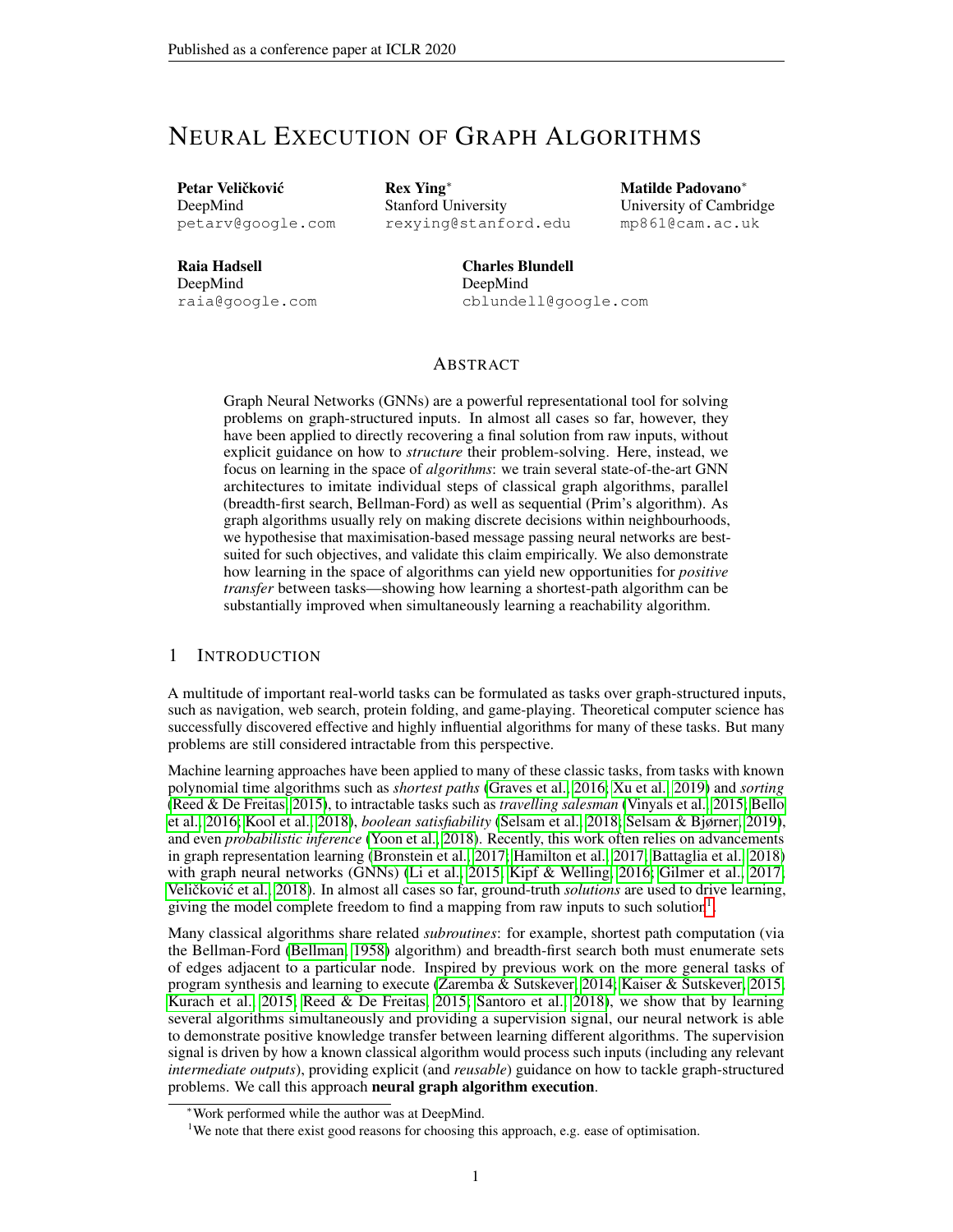Given that the majority of popular algorithms requires making *discrete decisions* over neighbourhoods (e.g. *"which edge should be taken?"*), we suggest that a highly suitable architecture for this task is a message-passing neural network [\(Gilmer et al., 2017\)](#page-9-8) with a *maximisation* aggregator—a claim we verify, demonstrating clear performance benefits for simultaneously learning breadth-first search for reachability with the Bellman-Ford algorithm for shortest paths. We also verify its applicability to *sequential* reasoning, through learning Prim's algorithm [\(Prim, 1957\)](#page-9-12) for minimum spanning trees.

Note that our approach complements Reed  $&$  De Freitas [\(2015\)](#page-9-1): we show that a relatively simple graph neural network architecture is able to learn and algorithmically transfer among different tasks, do not require explicitly denoting subroutines, and tackle tasks with superlinear time complexity.

### 2 PROBLEM SETUP

#### 2.1 GRAPH ALGORITHMS

We consider graphs  $G = (V, E)$  where V is the set of nodes (or vertices) and E is the set of edges (pairs of nodes). We will consider graphs for two purposes: 1) as part of the task to be solved (e.g., the graph provided as input to breadth first search), 2) as the input to a graph neural network.

A graph neural network receives a sequence of  $T \in \mathbb{N}$  graph-structured inputs. For each element of the sequence, we will use a fixed  $G$  and vary meta-data associated with the nodes and edges of the graph in the input. In particular, to provide a graph  $G = (V, E)$  as input to a graph neural network, each node  $i \in V$  has associated node features  $\vec{x}_i^{(t)} \in \mathbb{R}^{N_x}$  where  $t \in \{1, \dots, T\}$  denotes the index in the input sequence and  $N_x$  is the dimensionality of the node features. Similarly, each edge  $(i, j) \in E$ has associated edge features  $\vec{e}_{ij}^{(t)} \in \mathbb{R}^{N_e}$  where  $N_e$  is the dimensionality of the edge features. At each step, the algorithm produces node-level outputs  $\vec{y}_i^{(t)} \in \mathbb{R}^{N_y}$ . Some of these outputs may then be reused as inputs on the next step; i.e.,  $\vec{x}_i^{(t+1)}$  may contain some elements of  $\vec{y}_i^{(t)}$ .

#### 2.2 LEARNING TO EXECUTE GRAPH ALGORITHMS

We are interested in learning a graph neural network that can execute one or more of several potential algorithms. The specific algorithm to be executed, denoted  $A$ , is provided as an input to the network. The structure of the graph neural network follows the *encode-process-decode* paradigm [\(Hamrick](#page-9-13) [et al., 2018\)](#page-9-13). First we will describe the encode-process-decode architecture and then describe the specific parameterisations that are used for each sub-network. The relation between the variables used by the graph algorithm and our neural algorithm executor setup is further illustrated in Figure [1.](#page-2-0)

For each algorithm A we define an *encoder network*  $f_A$ . It is applied to the current input features and previous *latent features*  $\vec{h}_i^{(t-1)}$  (with  $\vec{h}_i^{(0)} = \vec{0}$ ) to produce *encoded inputs*,  $\vec{z}_i^{(t)}$ , as such:

<span id="page-1-0"></span>
$$
\bar{z}_{i}^{(t)} = f_A(\vec{x}_i^{(t)}, \vec{h}_i^{(t-1)})
$$
\n(1)

The encoded inputs are then processed using the *processor network* P. The processor network shares its parameters among all algorithms being learnt. The processor network takes as input the encoded inputs  $\mathbf{Z}^{(t)} = \{\bar{z}_i^t\}_{i \in V}$  and edge features  $\mathbf{E}^{(t)} = \{\bar{e}_{ij}^{(t)}\}_{e \in E}$  and produces as output latent node features,  $\mathbf{H}^{(t)} = \{ \vec{h}_i^t \in \mathbb{R}^K \}_{i \in V}$ :

$$
\mathbf{H}^{(t)} = P(\mathbf{Z}^{(t)}, \mathbf{E}^{(t)})
$$
\n(2)

The node and algorithm specific outputs are then calculated by the *decoder-network*,  $g_A$ :

<span id="page-1-1"></span>
$$
\vec{y}_i^{(t)} = g_A(\vec{z}_i^{(t)}, \vec{h}_i^{(t)})
$$
\n(3)

Note that the processor network also needs to make a decision on whether to terminate the algorithm. This is performed by an algorithm-specific *termination network*,  $T_A$ , which provides the probability of termination  $\tau^{(t)}$ —after applying the logistic sigmoid activation  $\sigma$ —as follows:

$$
\tau^{(t)} = \sigma(T_A(\mathbf{H}^{(t)}, \mathbf{H}^{(t)}))
$$
\n(4)

where  $\overline{H^{(t)}} = \frac{1}{|V|} \sum_{i \in V} \vec{h}_i^{(t)}$  is the average node embedding. If the algorithm hasn't terminated (e.g.  $\tau^{(t)} > 0.5$ ) the computation of Eqns. [1](#page-1-0)[–4](#page-1-1) is repeated—with parts of  $\bar{y}_i^{(t)}$  potentially reused in  $\bar{x}_i^{(t+1)}$ .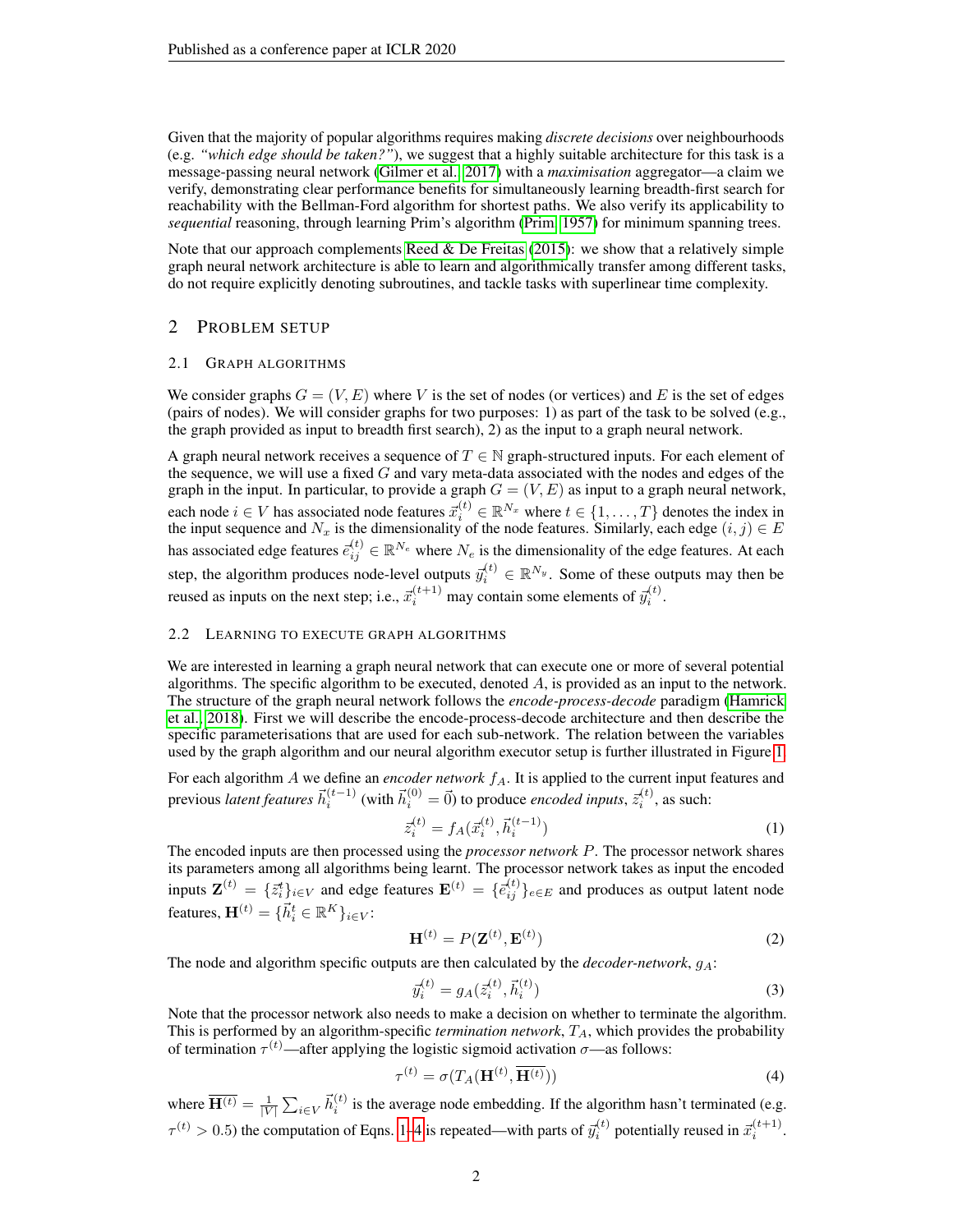<span id="page-2-0"></span>

Figure 1: A visualisation of the relation between local computations of graph algorithms (left) and the neural graph algorithm executor (**right**). In graph algorithms, node values  $\vec{y}_i^{(t)}$  (*e.g.* reachability, shortest-path distance) are updated at every step of execution. Analogously, the node values are predicted by the neural executor from the hidden representation  $\vec{h}_i^{(t)}$  computed via message passing.

In our experiments, all algorithm-dependent networks,  $f_A$ ,  $g_A$  and  $T_A$ , are all linear projections, placing the majority of the representational power of our method in the processor network  $P$ . As we would like the processor network to be mindful of the structural properties of the input, we employ a graph neural network (GNN) layer capable of exploiting edge features as P. Specifically, we compare graph attention networks (GATs) (Veličković et al., [2018\)](#page-10-3). (Equation [5,](#page-2-1) left) against message-passing neural networks (MPNNs) [\(Gilmer et al., 2017\)](#page-9-8) (Equation [5,](#page-2-1) right):

<span id="page-2-1"></span>
$$
\vec{h}_i^{(t)} = \text{ReLU}\left(\sum_{(j,i)\in E} a\left(\vec{z}_i^{(t)}, \vec{z}_j^{(t)}, \vec{e}_{ij}^{(t)}\right) \mathbf{W} \vec{z}_j^{(t)}\right) \qquad \vec{h}_i^{(t)} = U\left(\vec{z}_i^{(t)}, \bigoplus_{(j,i)\in E} M\left(\vec{z}_i^{(t)}, \vec{z}_j^{(t)}, \vec{e}_{ij}^{(t)}\right)\right)
$$
\n(5)

where W is a learnable projection matrix, a is an attention mechanism producing *scalar coefficients*, while M and U are neural networks producing *vector messages*.  $\bigoplus$  is an elementwise aggregation operator, such as maximisation, summation or averaging. We use linear projections for  $M$  and  $U$ .

Note that the processor network P is *algorithm-agnostic*, and can hence be used to execute *several* algorithms simultaneously. Lastly, we note that the setup also easily allows for including edge-level outputs, and graph-level inputs and outputs—however, these were not required in our experiments.

### 3 EXPERIMENTAL SETUP

Graph generation To provide our learner with a wide variety of input graph structure types, we follow prior work [\(You et al., 2018;](#page-10-5) [2019\)](#page-10-6) and generate undirected graphs from seven categories:

- *Ladder* graphs;
- *2D grid* graphs;
- *Trees*, uniformly randomly generated from the Prüfer sequence;
- *Erdős-Rényi* (Erdős & Rényi, 1960) graphs, with edge probability  $\min \left( \frac{\log_2 |V|}{|V|} \right)$  $\frac{g_2|V|}{|V|}, 0.5$ );
- *Barabási-Albert* [\(Albert & Barabási, 2002\)](#page-8-4) graphs, attaching either four or five edges to every incoming node;
- 4-Community graphs—first generating four disjoint Erdős-Rényi graphs with edge probability 0.7, followed by interconnecting their nodes with edge probability 0.01;
- *4-Caveman* [\(Watts, 1999\)](#page-10-7) graphs, having each of their intra-clique edges removed with probability 0.7, followed by inserting  $0.025|V|$  additional shortcut edges between cliques.

We additionally insert a self-edge to every node in the graphs, in order to support easier retention of self-information through message passing. Finally, we attach a real-valued weight to every edge, drawn uniformly from the range [0.2, 1]. These weight values serve as the sole edge features,  $e_{ij}^{(t)}$ , for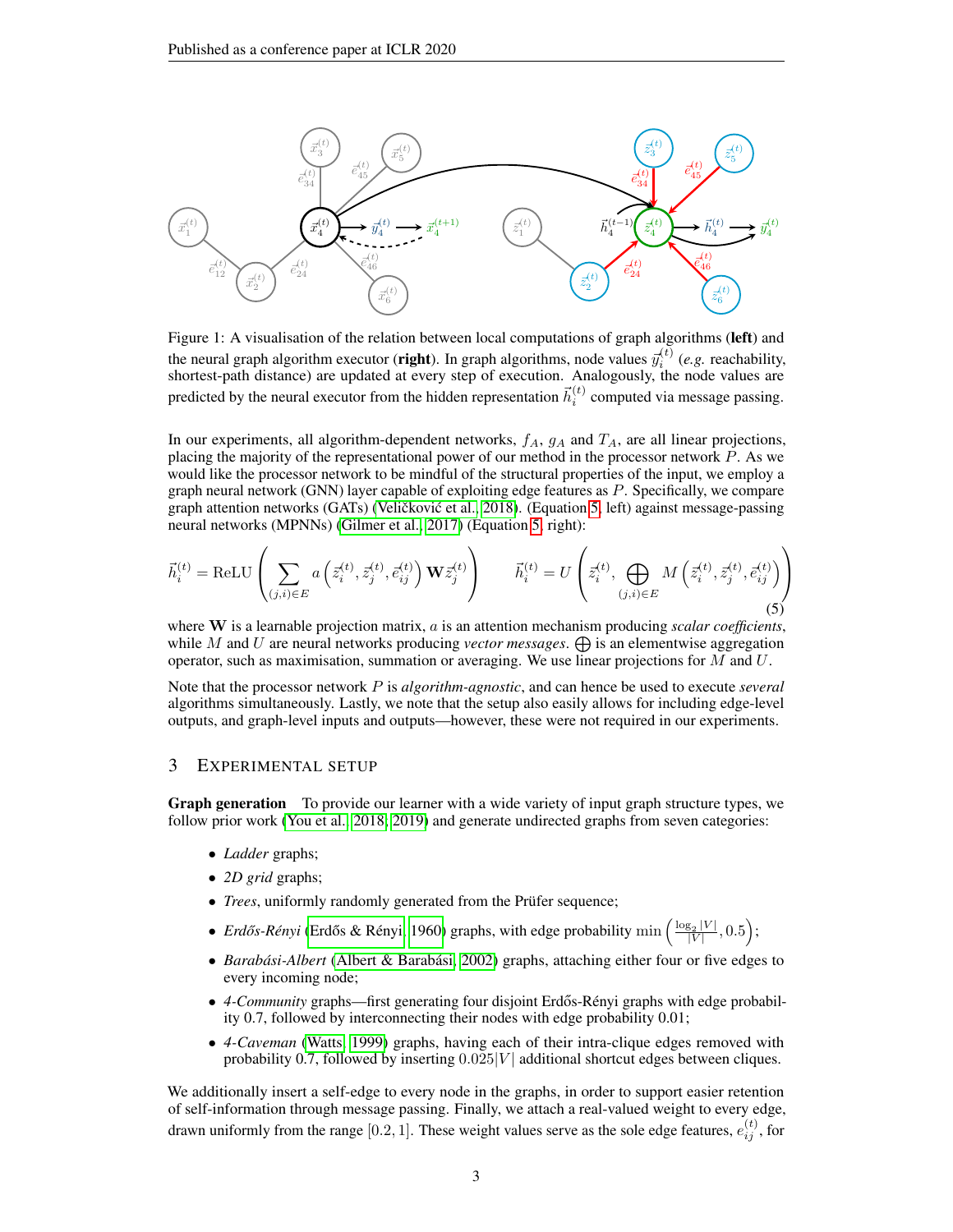<span id="page-3-0"></span>

Figure 2: Illustrating the alignment of one step of the Bellman-Ford algorithm (left) with one step of a message passing neural network (right), and the supervision signal used for the algorithm learner.

all steps t. Note that sampling edge weights in this manner essentially guarantees the uniqueness of the recovered solution, simplifying downstream evaluation. We also ignore corner-case inputs (such as negative weight cycles), leaving their handling to future work.

We aim to study the algorithm execution task from a *"programmer"* perspective: human experts may manually inspect only relatively small graphs, and any algorithms derived from this should apply to arbitrarily large graphs. For each category, we generate 100 training and 5 validation graphs of only 20 nodes. For testing, 5 additional graphs of 20, 50 and 100 nodes are generated per category.

Parallel algorithms We consider two classical algorithms: *breadth-first search* for reachability, and the *Bellman-Ford* algorithm [\(Bellman, 1958\)](#page-8-3) for shortest paths. The former maintains a single-bit value in each node, determining whether said node is reachable from a source node, and the latter maintains a scalar value in each node, representing its distance from the source node.

In both cases, the algorithm is initialised by randomly selecting the *source* node, s. As the initial input to the algorithms,  $x_i^{(1)}$ , we have:

$$
BFS: x_i^{(1)} = \begin{cases} 1 & i = s \\ 0 & i \neq s \end{cases}
$$
 Bellman-Ford:  $x_i^{(1)} = \begin{cases} 0 & i = s \\ +\infty & i \neq s \end{cases}$  (6)

This information is then propagated according to the chosen algorithm: a node becomes reachable from s if any of its neighbours are reachable from s, and we may update the distance to a given node as the minimal way to reach any of its neighbours, then taking the connecting edge:

BFS: 
$$
x_i^{(t+1)} = \begin{cases} 1 & x_i^{(t)} = 1 \\ 1 & \exists j.(j, i) \in E \land x_j^{(t)} = 1 \\ 0 & \text{otherwise} \end{cases}
$$
 B-F:  $x_i^{(t+1)} = \min \left( \vec{x}_i^{(t)}, \min_{(j,i) \in E} x_j^{(t)} + e_{ji}^{(t)} \right)$  (7)

For breadth-first search, no additional information is being computed, hence  $y_i^{(t)} = x_i^{(t+1)}$ . Additionally, at each step the Bellman-Ford algorithm may compute, for each node, the *"predecessor"* node,  $p_i^{(t)}$  in the shortest path (indicating which edge should be taken to reach this node). This information  $\overline{\mathbf{I}}_i$  is ultimately used to reconstruct shortest paths, and hence represents the crucial output:

Bellman-Ford : 
$$
p_i^{(t)} = \begin{cases} i & i = s \\ \operatorname*{argmin}_{j:(j,i) \in E} x_j^{(t)} + e_{ji}^{(t)} & i \neq s \end{cases}
$$
 (8)

Hence, for Bellman-Ford,  $\bar{y}_i^{(t)} = p_i^{(t)} \| x_i^{(t+1)}$ , where  $\|$  is concatenation. To provide a numerically stable value for  $+\infty$ , we set all such entries to the length of the longest shortest path in the graph + 1.

We learn to execute these two algorithms *simultaneously*—at each step, concatenating the relevant  $\vec{x}_i^{(t)}$  and  $\vec{y}_i^{(t)}$  values for them. As both of the algorithms considered here (and most others) rely on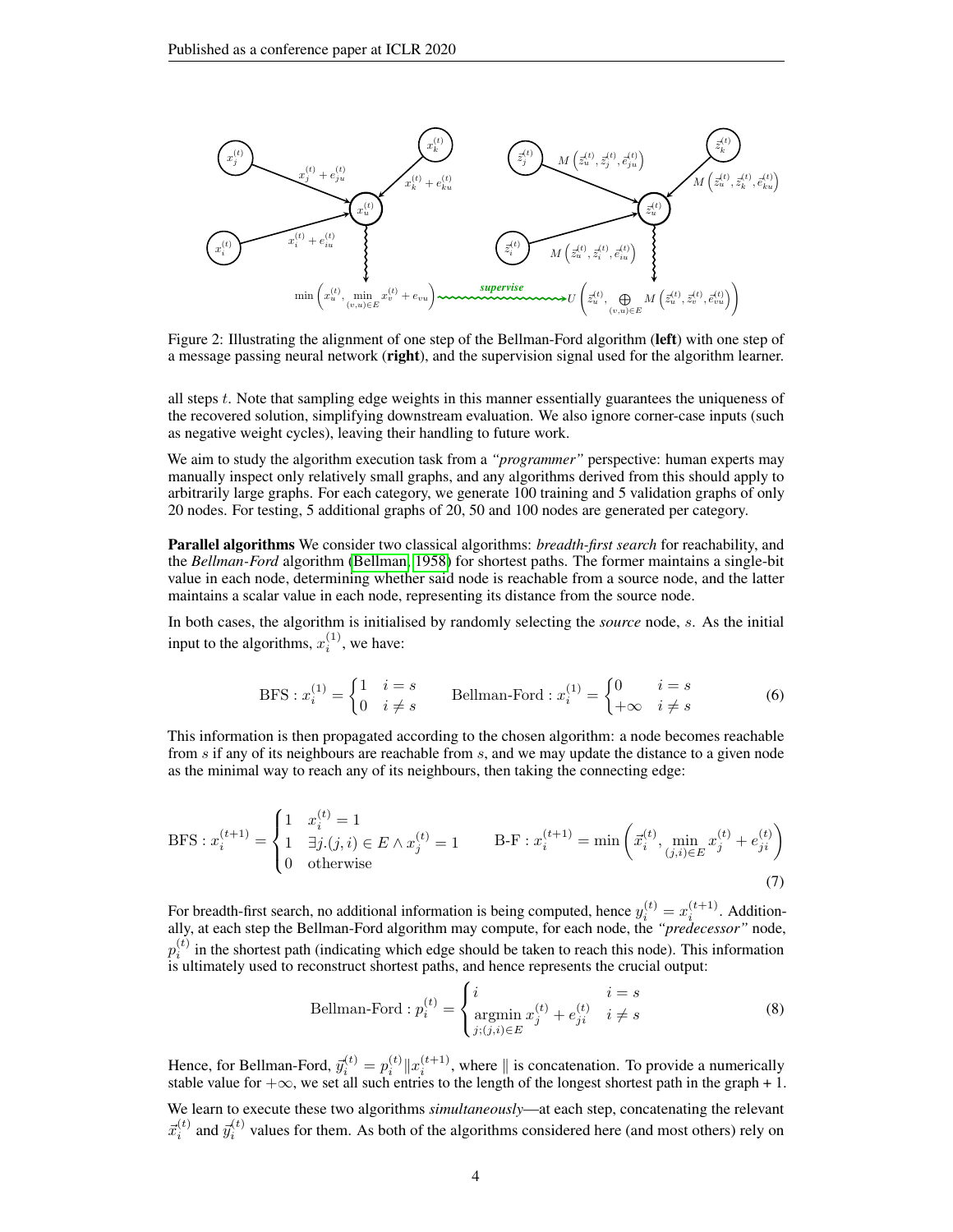discrete decisions over neighbourhoods, learning to execute them should be naturally suited for the MPNN with the max-aggregator—a claim which we directly verify in the remainder of this section.

Sequential algorithms Unlike the previous two algorithms, single iterations of many classical graph algorithms will specifically focus on one node at a time—very often the case with *constructive* tasks. We seek to demonstrate that our neural graph algorithm execution paradigm aligns well with this setting too, and in this context we study *Prim's* algorithm [\(Prim, 1957\)](#page-9-12) for minimum spanning trees.

Prim's algorithm maintains a partially constructed minimum spanning tree (MST)—initially, it is a singleton tree consisting of only a source node, s. At each step, Prim's algorithm searches for a new node to connect to the MST—chosen so that the edge attaching it to the tree is the *lightest* possible:

$$
\text{Prim}: x_i^{(1)} = \begin{cases} 1 & i = s \\ 0 & i \neq s \end{cases} \qquad \text{Prim}: x_i^{(t+1)} = \begin{cases} 1 & \frac{x_i^{(t)} = 1}{i} \\ 1 & \boxed{i = \text{argmin} \quad \min_{j \text{ s.t. } x_j^{(t)} = 0 \quad k \text{ s.t. } x_k^{(t)} = 1}} \quad (9) \\ 0 & \text{otherwise} \end{cases}
$$

Once the new node is selected, the algorithm attaches it to the MST via this edge—similarly to Bellman-Ford, we can keep track of *predecessor nodes*,  $p_i^{(t)}$ :

$$
\text{Prim}: p_i^{(t)} = \begin{cases} i & i = s \\ p_i^{(t-1)} & i \neq s \land x_i^{(t)} = 1 \\ \boxed{\text{argmin} \ e_{ij}^{(t)} \\ j \text{ s.t. } x_j^{(t)} = 1 \\ \bot \text{ (undefined)} \end{cases} x_i^{(t)} = 0 \land x_i^{(t+1)} = 1 \tag{10}
$$

<span id="page-4-1"></span><span id="page-4-0"></span> $(1)$ 

In Equations [9](#page-4-0)[–10,](#page-4-1) the boxed updates are the only modifications to the state of the algorithm at step  $t$  centering only on the selected node to attach to the MST. Once again, the algorithm requires discrete decisions based on neighbourhood edge weights, hence we expect outperformance of MPNN-max.

For a visualisation of the expected alignment between a graph algorithm and our neural graph executors, refer to Figure [2.](#page-3-0) We provide an overview of all of the inputs and supervision signals used here for the executor in Appendix [A.](#page-11-0)

Neural network architectures To assess the comparative benefits of different architectures for the neural algorithm execution task, we consider many candidate networks executing the computation of Equations [1–](#page-1-0)[5,](#page-2-1) especially the processor network P: For the MPNN update rule, we consider maximisation, mean and summation aggregators. For the GAT update rule, we consider the originally proposed attention mechanism of Veličković et al. [\(2018\)](#page-10-3), as well as Transformer attention [\(Vaswani](#page-9-15) [et al., 2017\)](#page-9-15); Additionally for GAT, we consider also attending over the *full graph*—adding a second attention head, only acting on the *non-edges* of the graph (and hence not accepting any edge features). The two heads' features are then concatenated and passed through another linear layer.

Analogously to our expectation that the best-performing MPNN rule will perform maximisation, we attempt to force the attentional coefficients of GAT to be as *sharp* as possible—applying either an *entropy penalty* to them (as in [Ying et al.](#page-10-8) [\(2018\)](#page-10-8)) or the *Gumbel softmax* trick [\(Jang et al., 2016\)](#page-9-16).

We perform an additional sanity check to ensure that a GNN-like architecture is necessary in this case. Prior work [\(Xu et al., 2019\)](#page-10-0) has already demonstrated the unsuitability of MLPs for reasoning tasks like these, and they will not support variable amounts of nodes. Here, instead, we consider an LSTM [\(Hochreiter & Schmidhuber, 1997\)](#page-9-17) architecture into which serialised graphs are fed (we use an edge list, in a setup similar to [\(Graves et al., 2016\)](#page-9-0)).

In all cases, the neural networks compute a latent dimension of  $K = 32$  features, and are optimised using the Adam SGD optimiser [\(Kingma & Ba, 2014\)](#page-9-18) on the binary cross-entropy for the reachability predictions, mean squared error for the distance predictions, categorical cross-entropy for the predecessor node predictions, and binary cross-entropy for predicting termination (all applied simultaneously). We use an initial learning rate of 0.0005, and perform early stopping on the validation accuracy for the predecessor node (with a patience of 10 epochs). If the termination network  $T_A$  does not terminate the neural network computation within  $|V|$  steps, it is assumed terminated at that point.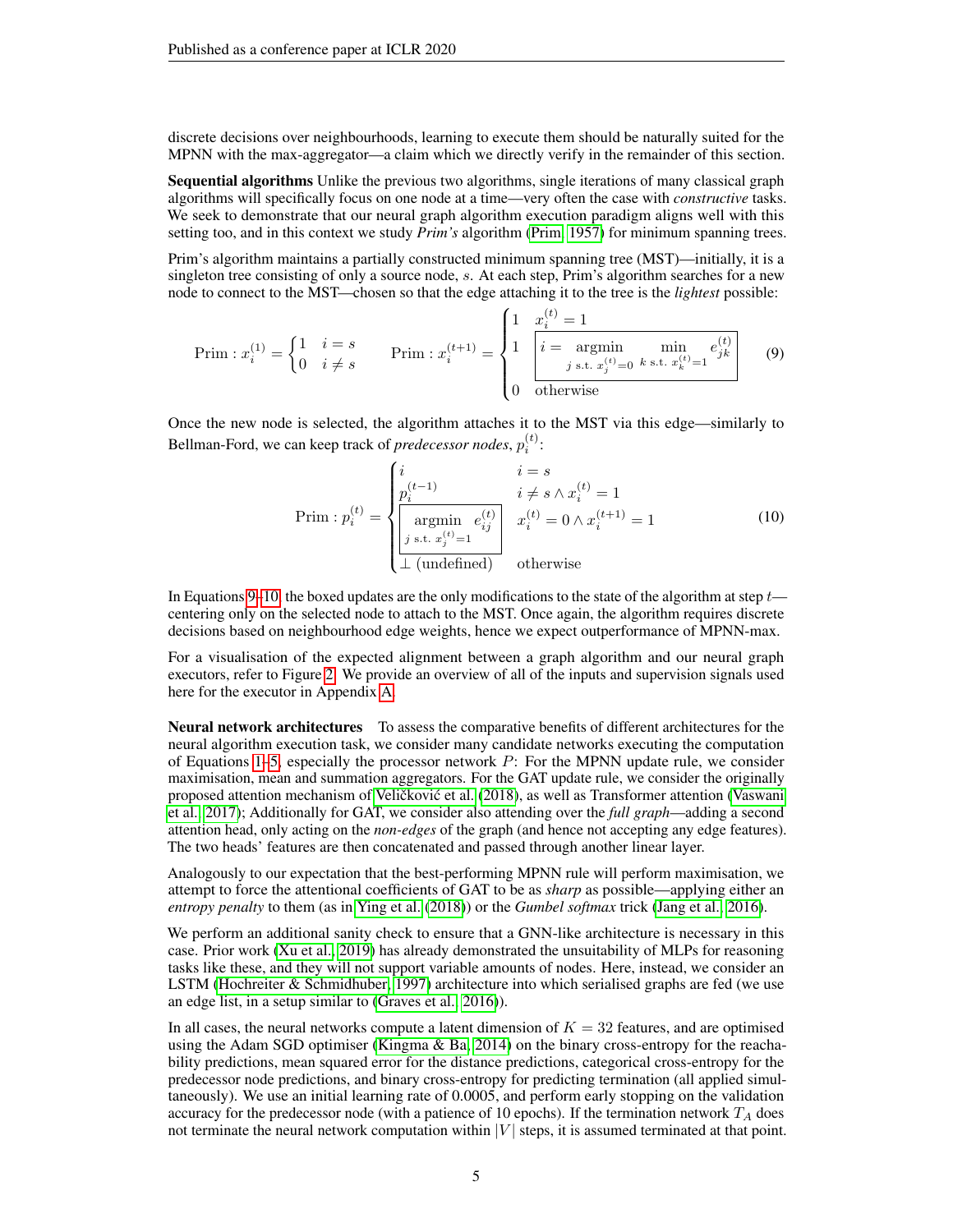|                                                                                                     | Reachability (mean step accuracy / last-step accuracy)               |                                                                    |                                                        |  |
|-----------------------------------------------------------------------------------------------------|----------------------------------------------------------------------|--------------------------------------------------------------------|--------------------------------------------------------|--|
| Model                                                                                               | 20 nodes                                                             | 50 nodes                                                           | $100$ nodes                                            |  |
| LSTM (Hochreiter & Schmidhuber, 1997)                                                               | 81.97%/82.29%                                                        | 88.35%/91.49%                                                      | 68.19%/63.37%                                          |  |
| GAT <sup>*</sup> (Veličković et al., 2018)<br>GAT-full* (Vaswani et al., 2017)                      | 93.28%/99.86%<br>78.40%/77.86%                                       | $93.97\%$ / 100.0%<br>85.76%/91.83%                                | $92.34\%$ / $99.97\%$<br>88.98%/91.51%                 |  |
| MPNN-mean (Gilmer et al., 2017)<br>MPNN-sum (Gilmer et al., 2017)<br>MPNN-max (Gilmer et al., 2017) | $100.0\%$ / $100.0\%$<br>$99.66\%$ / 100.0%<br>$100.0\%$ / $100.0\%$ | $61.05\%$ / 57.89\%<br>$94.25\%$ / 100.0%<br>$100.0\%$ / $100.0\%$ | 27.17% / 21.40%<br>94.72%/98.63%<br>$99.92\%$ / 99.80% |  |

<span id="page-5-1"></span>Table 1: Accuracy of predicting reachability at different test-set sizes, trained on graphs of 20 nodes. GAT\* correspond to the best GAT setup as per Section 3 (GAT-full using the full graph).

<span id="page-5-2"></span>Table 2: Accuracy of predicting the shortest-path predecessor node at different test-set sizes. (*curriculum*) corresponds to a curriculum wherein reachability is learnt first. (*no-reach*) corresponds to training without the reachability task. (*no-algo*) corresponds to the classical setup of directly training on the predecessor, without predicting any intermediate outputs or distances.

| Model                                      | 20 nodes              | Predecessor (mean step accuracy / last-step accuracy)<br>50 nodes | 100 nodes          |
|--------------------------------------------|-----------------------|-------------------------------------------------------------------|--------------------|
| LSTM (Hochreiter & Schmidhuber, 1997)      | 47.20%/47.04%         | 36.34\% / 35.24\%                                                 | 27.59%/27.31%      |
| GAT <sup>*</sup> (Veličković et al., 2018) | 64.77%/60.37%         | 52.20%/49.71%                                                     | 47.23%/44.90%      |
| GAT-full* (Vaswani et al., 2017)           | $67.31\%$ / $63.99\%$ | 50.54\% / 48.51\%                                                 | 43.12\% / 41.80\%  |
| MPNN-mean (Gilmer et al., 2017)            | 93.83%/93.20%         | 58.60%/58.02%                                                     | 44.24%/43.93%      |
| MPNN-sum (Gilmer et al., 2017)             | 82.46%/80.49%         | 54.78% / 52.06%                                                   | 37.97% / 37.32%    |
| MPNN-max (Gilmer et al., 2017)             | $97.13\%$ / 96.84%    | $94.71\%$ / $93.88\%$                                             | $90.91\%$ / 88.79% |
| MPNN-max ( <i>curriculum</i> )             | 95.88%/95.54%         | $91.00\%$ / 88.74%                                                | 84.18%/83.16%      |
| MPNN-max (no-reach)                        | 82.40%/78.29%         | 78.79% / 77.53%                                                   | 81.04%/81.06%      |
| MPNN-max $(no-algo)$                       | 78.97%/95.56%         | 83.82%/85.87%                                                     | 79.77% / 78.84%    |

For Prim's algorithm, as only one node at a time is updated, we optimise the categorical cross-entropy of predicting the next node, masked across all the nodes not added to the MST yet.

It should be noted that, when learning to execute Bellman-Ford and Prim's algorithms, the prediction of  $p_i^{(t)}$  is performed by scoring each node-pair using an edge-wise scoring network (a neural network predicting a scalar score from  $\vec{h}_i^{(t)} || \vec{h}_j^{(t)} || \vec{e}_{ij}^{(t)}$ ), followed by a softmax over all neighbours of  $i$ .

### 4 RESULTS AND DISCUSSION

Parallel algorithm execution In order to evaluate how faithfully the neural algorithm executor replicates the two parallel algorithms, we propose reporting the accuracy of predicting the reachabil-ity<sup>[2](#page-5-0)</sup> (for breadth-first search; Table [1\)](#page-5-1), as well as predicting the predecessor node (for Bellman-Ford; Table [2\)](#page-5-2). We report this metric *averaged across all steps* t (to give a sense of how well the algorithm is imitated across time), as well as the *last-step performance* (which corresponds to the final solution). While it is not necessary for recovering the final answer, we also provide the mean squared error of the models on the Bellman-Ford distance information, as well as the termination accuracy (computed at each step separately)—averaged across all timesteps—in Table [3.](#page-6-0)

The results confirm our hypotheses: the MPNN-max model exhibits superior generalisation performance on both reachability and shortest-path predecessor node prediction. Even when allowing for hardening the attention of GAT-like models (using entropy or Gumbel softmax), the more flexible

<span id="page-5-0"></span><sup>&</sup>lt;sup>2</sup>Note that the BFS update rule is, in isolation, fully learnable by all considered GNN architectures. Results here demonstrate performance when learning to execute BFS simultaneously with Bellman-Ford. Specifically, in this regime, MPNN-sum's messages explode when generalising to larger sizes, while MPNN-mean dedicates most of its capacity to predicting the shortest path (cf. Tables [2](#page-5-2)[–3\)](#page-6-0).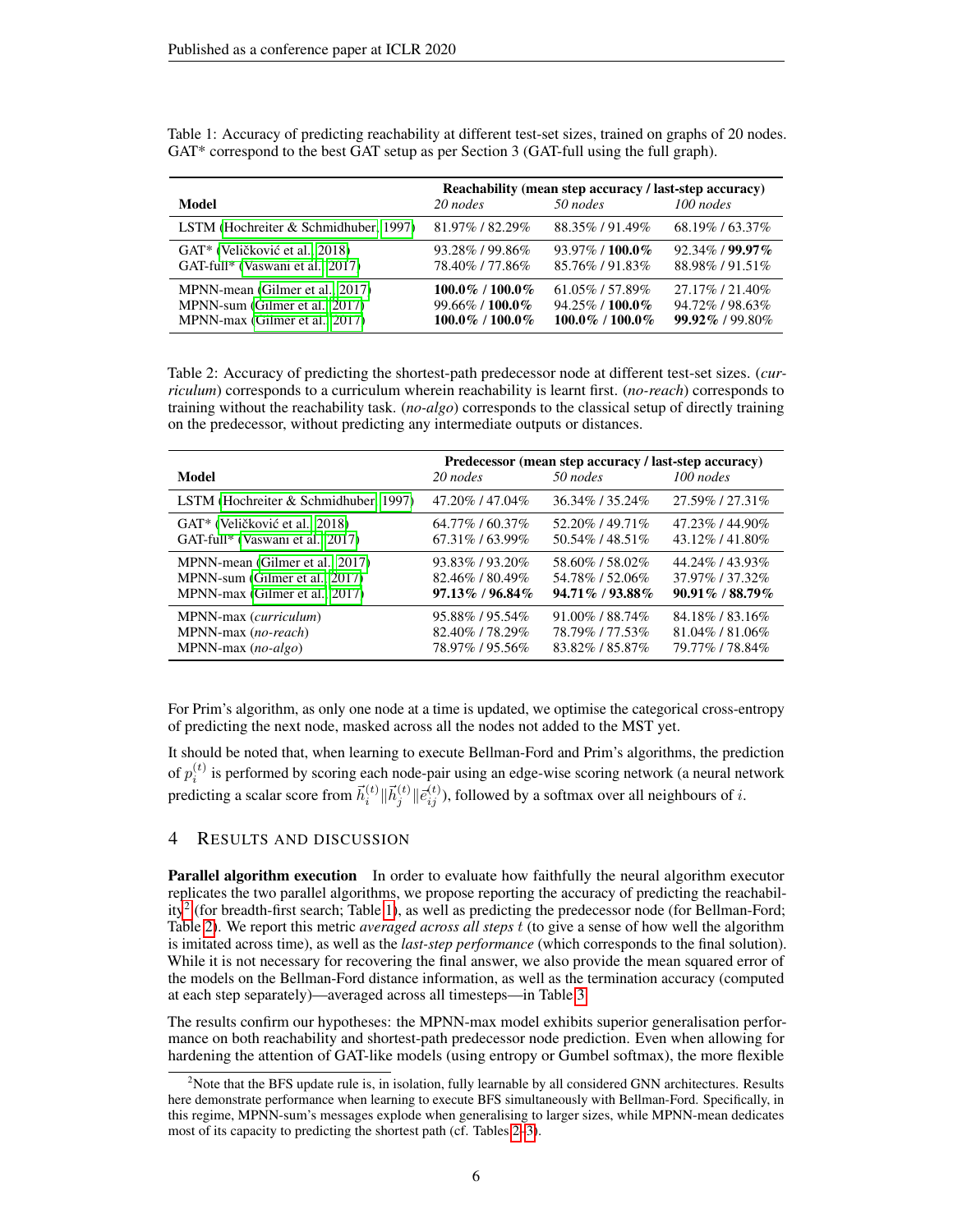| Model                                 | 20 nodes        | 50 nodes        | B-F mean squared error / mean termination accuracy<br>$100$ nodes |
|---------------------------------------|-----------------|-----------------|-------------------------------------------------------------------|
| LSTM (Hochreiter & Schmidhuber, 1997) | 3.857/83.43%    | 11.92/86.74%    | 74.36 / 83.55%                                                    |
| GAT* (Veličković et al., 2018)        | 43.49 / 85.33%  | 123.1/84.88%    | 183.6/82.16\%                                                     |
| GAT-full* (Vaswani et al., 2017)      | 7.189/77.14%    | $28.89/75.51\%$ | 58.08 / 77.30%                                                    |
| MPNN-mean (Gilmer et al., 2017)       | $0.021/98.57\%$ | 23.73 / 89.29%  | $91.58 / 86.81\%$                                                 |
| MPNN-sum (Gilmer et al., 2017)        | $0.156/98.09\%$ | $4.745/88.11\%$ | $+\infty$ / 87.71%                                                |
| MPNN-max (Gilmer et al., 2017)        | $0.005/98.89\%$ | $0.013/98.58\%$ | $0.238 / 97.82\%$                                                 |
| MPNN-max ( <i>curriculum</i> )        | $0.021/98.99\%$ | $0.351/96.34\%$ | 3.650/92.34%                                                      |
| MPNN-max (no-reach)                   | $0.452/80.18\%$ | 2.512/91.77%    | 2.628 / 85.22%                                                    |

<span id="page-6-0"></span>Table 3: Mean squared error for predicting the intermediate distance information from Bellman-Ford, and accuracy of the termination network compared to the ground-truth algorithm, averaged across all timesteps. (*curriculum*) corresponds to a curriculum wherein reachability is learnt first. (*no-reach*) corresponds to training without the reachability task.

<span id="page-6-1"></span>Table 4: Shortest-path predecessor accuracy of the MPNN-max model trained jointly with the reachability objective on 20-node graphs, at different test graph sizes (up to  $75\times$  larger).

|                                          | <b>MPNN-max predecessor prediction</b> |                  |                     |                  |                     |                  |
|------------------------------------------|----------------------------------------|------------------|---------------------|------------------|---------------------|------------------|
| Metric                                   | 20 nodes                               | 50 nodes         | 100 nodes           | 500 nodes        | 1000 nodes          | $1500$ nodes     |
| Mean step accuracy<br>Last-step accuracy | 97.13\%<br>96.84%                      | 94.71%<br>93.88% | $90.91\%$<br>88.79% | 83.08%<br>76.46% | 77.53%<br>$72.74\%$ | 74.90%<br>67.66% |

computational model of MPNN is capable of outperforming them. The performance gap on predicting the predecessor also widens significantly as the test graph size increases.

Our findings are compounded by observing the mean squared error metric on the intermediate result: with the MPNN-max being the only model providing a reasonable level of regression error at the 100 node generalisation level. It further accentuates that, even though models like the MPNN-sum model may also learn various thresholding functions—as demonstrated by [\(Xu et al., 2018\)](#page-10-9)—aggregating messages in this way can lead to outputs of exploding magnitude, rendering the network hard to numerically control for larger graphs.

We perform two additional studies, executing the shortest-path prediction on MPNN-max *without predicting reachability*, and *without supervising on any intermediate algorithm computations*—that is, learning to predict predecessors (and termination behaviour) directly from the inputs,  $x_i^{(1)}$ . Note that this is the primary way such tasks have been tackled by graph neural networks in prior work. We report these results as *no-reach* and *no-algo* in Table [2,](#page-5-2) respectively.

Looking at the *no-reach* ablation, we observe clear signs of *positive knowledge transfer* occurring between the reachability and shortest-path tasks: when the shortest path algorithm is learned in isolation, the predictive power of MPNN-max drops significantly (while still outperforming many other approaches). In Appendix [B,](#page-11-1) we provide a brief theoretical insight to justify this. Similarly, considering the *no-algo* experiment, we conclude that there is a clear benefit to supervising on the distance information—giving an additional performance improvement compared to the standard approach of only supervising on the final downstream outputs. Taken in conjunction, these two results provide encouragement for studying this particular learning setup.

Lastly, we report the performance of a *curriculum learning* [\(Bengio et al., 2009\)](#page-8-5) strategy (as *curriculum*): here, BFS is learnt first in isolation (to perfect validation accuracy), followed by finetuning on Bellman-Ford. We find that this approach performs worse than learning both algorithms simultaneously, and as such we do not consider it in further experiments.

Desirable properties of the MPNN-max as an algorithm executor persist when generalising to even larger graphs, as we demonstrate in Table [4—](#page-6-1)demonstrating favourable generalisation on graphs up to  $75\times$  as large as the graphs originally trained on. We note that our observations also still hold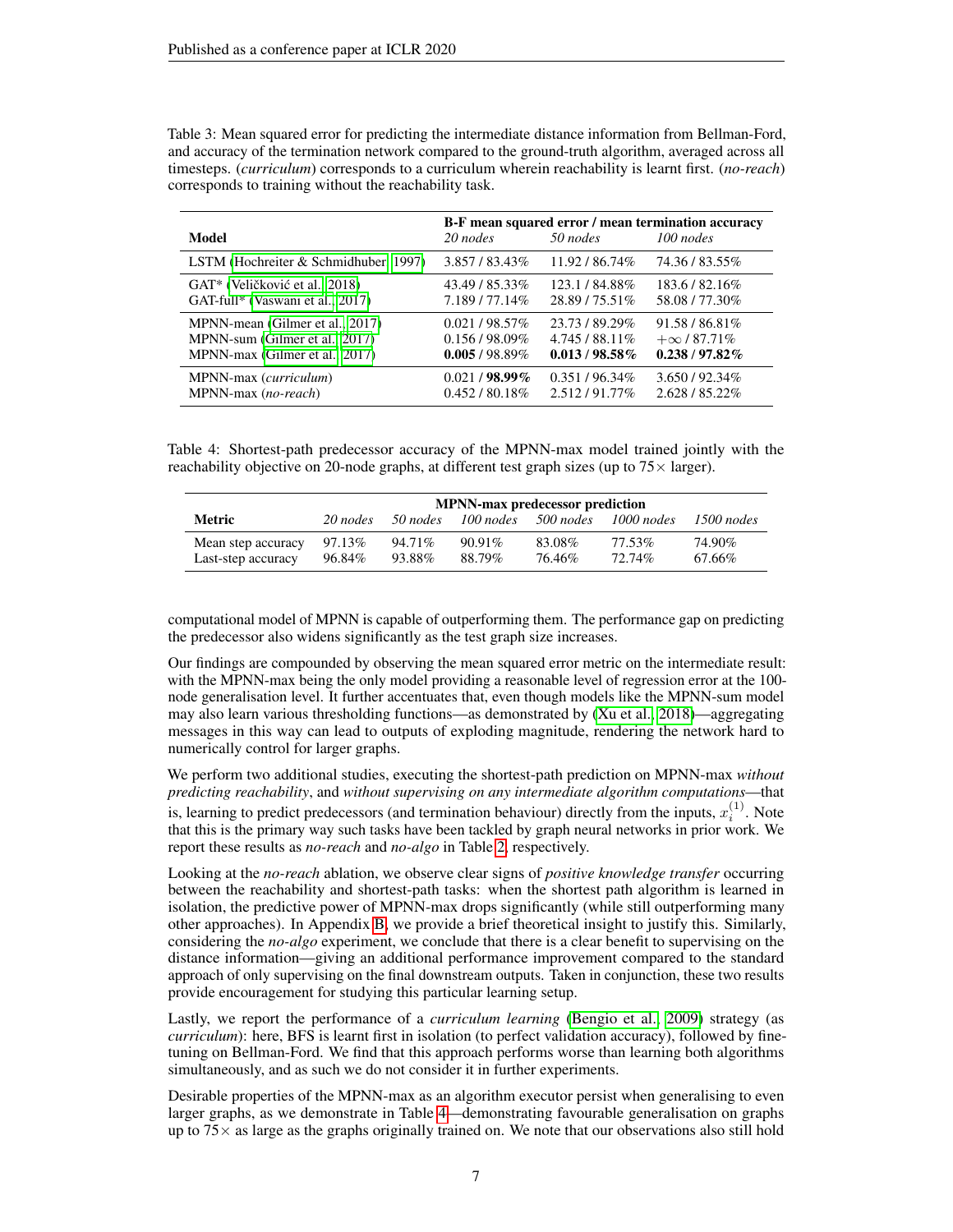|                   | Reachability          |                       | <b>Predecessor</b> |                     |  |
|-------------------|-----------------------|-----------------------|--------------------|---------------------|--|
| <b>Graph type</b> | From Erdős-Rényi      | From trees            | From Erdős-Rényi   | From trees          |  |
| Ladder            | 93.16%/93.98%         | 99.93%/99.67%         | 76.63%/65.94%      | 94.99%/92.55%       |  |
| 2-D Grid          | 92.86%/87.05%         | 99.85%/99.32%         | 79.50%/70.75%      | 94.06%/91.39%       |  |
| Tree              | 82.72%/82.07%         | 99.92%/99.62%         | 70.16%/63.26%      | 98.44% / 97.33%     |  |
| Erdős-Rényi       | $100.0\%$ / $100.0\%$ | $100.0\%$ / $100.0\%$ | 96.17%/93.94%      | $91.11\%$ / 85.94\% |  |
| Barabási-Albert   | $100.0\%$ / $100.0\%$ | $100.0\%$ / $100.0\%$ | 94.91%/92.90%      | 83.90%/75.79%       |  |
| 4-Community       | $100.0\%$ / $100.0\%$ | $100.0\%$ / $100.0\%$ | $90.01\%$ / 86.38% | 75.88%/64.04%       |  |
| 4-Caveman         | $100.0\%$ / $100.0\%$ | 100.0%/100.0%         | $91.55\%$ / 90.04% | $80.02\%$ / 72.06\% |  |

<span id="page-7-0"></span>Table 5: The predictive performance of MPNN-max on 100-node graphs, after training on 20-node graphs of a particular type (Erdős-Rényi, or trees).

<span id="page-7-1"></span>

Figure 3: The per-step algorithm execution performances in terms of reachability accuracy (left), distance mean-squared error (**middle**) and predecessor accuracy (**right**), tested on 100-node graphs after training on 20-node graphs. Please mind the scale of the MSE plot.

when training on larger graphs (Appendix [C\)](#page-11-2). We also find that there is no significant overfitting to a particular input graph category—however we do provide an in-depth analysis of per-category performance in Appendix [D.](#page-11-3)

Additional metrics The graphs we generate may be roughly partitioned into two types based on their *local regularity*—specifically, the ladder, grid and tree graphs all exhibit regular local structure, while the remaining four categories are more variable. As such, we hypothesise that learning from a graph of one such type only will exhibit better generalisation for graphs of the same type. We verify this claim in Table [5,](#page-7-0) where we train on either only Erdős-Rényi graphs or trees of 20 nodes, and report the generalisation performance on 100-node graphs across the seven categories. The results directly validate our claim, implying that the MPNN-max model is capable of biasing itself to the structural regularities found in the input graphs. Despite this bias, the model still achieves generalisation performances that outperform any other model, even when trained on the full dataset.

Further, we highlight that our choices of aggregation metrics may not be the most ideal way to assess performance of the algorithm executors: the last-step performance provides no indication of faithfulness to the original algorithm, while the mean-step performance may be artificially improved by terminating the algorithm at a latter point. While here we leave the problem of determining a better single-number metric to future work, we also decide to compound the results in Tables [1–](#page-5-1)[2](#page-5-2) by also plotting the test reachability/predecessor accuracies for each timestep of the algorithm individually (for 100-node graphs): refer to Figure [3.](#page-7-1)

Such visualisations can help identify cases where neural executors are "cheating", by e.g. immediately predicting every node is reachable: in these cases, we can see a characteristic—initially weak but steadily improving—performance curve. It also further solidifies the outperformance of MPNN-max.

Lastly, in Appendix [E](#page-12-0) we apply the recently proposed GNNExplainer [\(Ying et al., 2019\)](#page-10-10) model to detecting which graph substructures contributed the most to certain predictions.

Sequential algorithm execution We demonstrate results for all considered architectures on executing Prim's algorithm within Table [6.](#page-8-6) We provide the accuracy of predicting the next MST node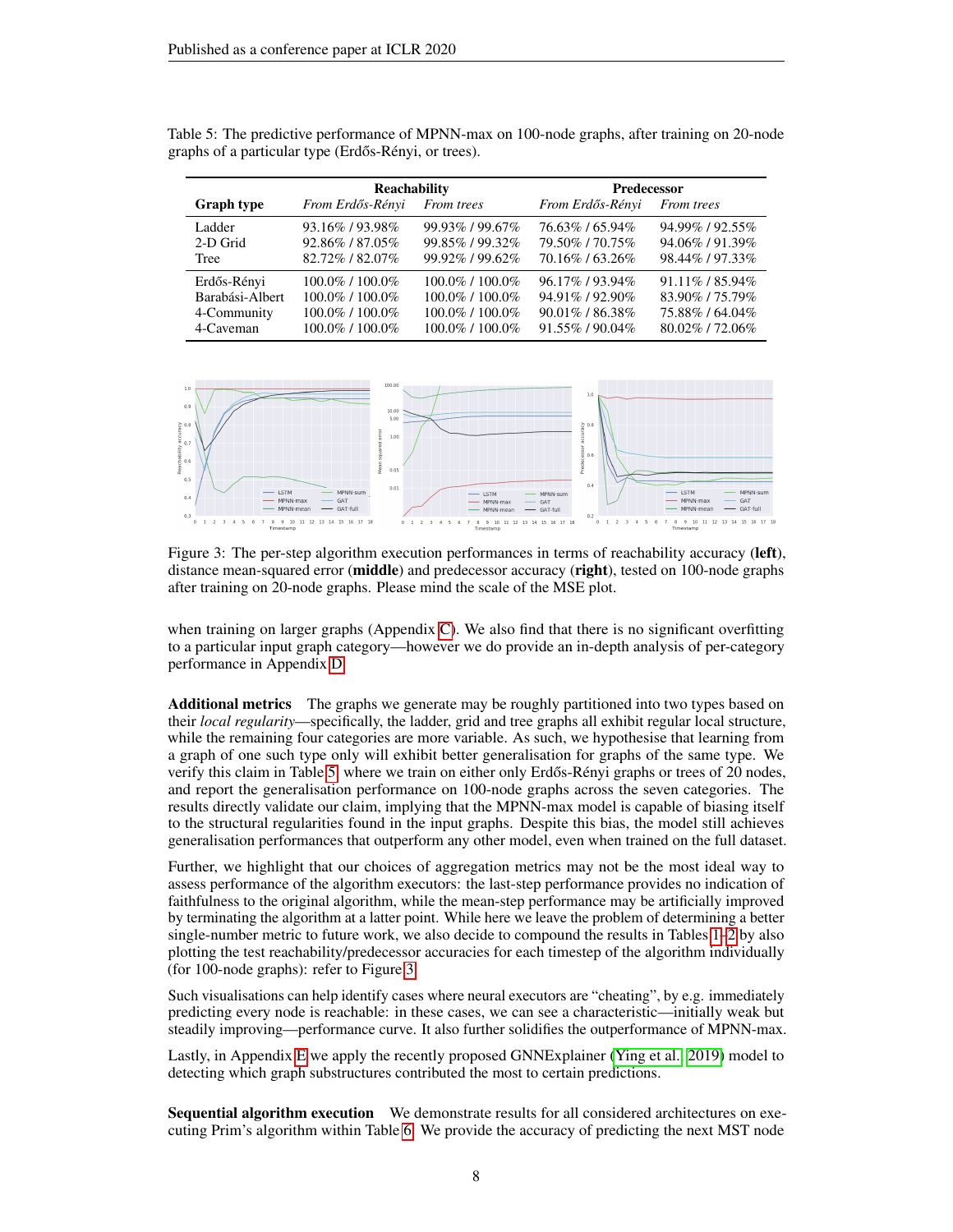|                                                                                                     | Accuracy (next MST node / MST predecessor)              |                                                          |                                                            |  |
|-----------------------------------------------------------------------------------------------------|---------------------------------------------------------|----------------------------------------------------------|------------------------------------------------------------|--|
| Model                                                                                               | 20 nodes                                                | 50 nodes                                                 | 100 nodes                                                  |  |
| LSTM (Hochreiter & Schmidhuber, 1997)                                                               | $11.29\%$ / 52.81\%                                     | 3.54\% / 47.74\%                                         | $2.66\%$ / 40.89%                                          |  |
| GAT <sup>*</sup> (Veličković et al., 2018)<br>GAT-full* (Vaswani et al., 2017)                      | 27.94%/61.74%<br>29.94%/64.27%                          | $22.11\%$ / 58.66\%<br>18.91%/53.34%                     | $10.97\%$ / 53.80\%<br>14.83%/51.49%                       |  |
| MPNN-mean (Gilmer et al., 2017)<br>MPNN-sum (Gilmer et al., 2017)<br>MPNN-max (Gilmer et al., 2017) | $90.56\%$ / $93.63\%$<br>48.05%/77.41%<br>87.85%/93.23% | 52.23%/88.97%<br>24.40\% / 61.83\%<br>$63.89\%$ / 91.14% | $20.63\%$ / 80.50\%<br>31.60%/43.98%<br>$41.37\%$ / 90.02% |  |
| MPNN-max $(no-algo)$                                                                                | $-171.02\%$                                             | $-149.83\%$                                              | $-123.61\%$                                                |  |

<span id="page-8-6"></span>Table 6: Accuracy of selecting the next node to add to the minimum spanning tree, and predicting the minimum spanning tree predecessor node—at different test-set sizes. (*no-algo*) corresponds to the classical setup of directly training on the predecessor, without adding nodes sequentially.

(computed against the algorithm's "ground-truth" ordering), as well as the accuracy of reconstructing the final MST (via the predecessors).

As anticipated, our results once again show strong generalisation outperformance of MPNN-max. We additionally compared against a non-sequential version (*no-algo*), where the MPNN-max model was trained to directly predict predecessors (without requiring sequentially chosing nodes). This resulted in poor generalisation to larger graphs, weaker than even the LSTM sequential baseline.

The insights from our setup verify that our neural graph execution paradigm is applicable to sequential algorithm execution as well—substantially expanding its range of possible applications.

### 5 CONCLUSIONS

In this manuscript, we have presented the **neural graph algorithm execution** task, where—unlike prior approaches—we optimise neural networks to imitate individual steps and all intermediate outputs of classical graph algorithms, parallel as well as sequential. Through extensive evaluation—especially on the tasks of reachability, shortest paths and minimum spanning trees—we have determined a highly suitable architecture in maximisation-based message passing neural networks, and identified clear benefits for multi-task learning and positive transfer, as many classical algorithms share related subroutines. We believe that the results presented here should serve as strong motivation for further work in the area, attempting to learn more algorithms simultaneously and exploiting the similarities between their respective subroutines whenever appropriate.

### **REFERENCES**

- <span id="page-8-4"></span>Réka Albert and Albert-László Barabási. Statistical mechanics of complex networks. *Reviews of modern physics*, 74(1):47, 2002.
- <span id="page-8-2"></span>Peter W Battaglia, Jessica B Hamrick, Victor Bapst, Alvaro Sanchez-Gonzalez, Vinicius Zambaldi, Mateusz Malinowski, Andrea Tacchetti, David Raposo, Adam Santoro, Ryan Faulkner, et al. Relational inductive biases, deep learning, and graph networks. *arXiv preprint arXiv:1806.01261*, 2018.
- <span id="page-8-3"></span>Richard Bellman. On a routing problem. *Quarterly of applied mathematics*, 16(1):87–90, 1958.
- <span id="page-8-0"></span>Irwan Bello, Hieu Pham, Quoc V Le, Mohammad Norouzi, and Samy Bengio. Neural combinatorial optimization with reinforcement learning. *arXiv preprint arXiv:1611.09940*, 2016.
- <span id="page-8-5"></span>Yoshua Bengio, Jérôme Louradour, Ronan Collobert, and Jason Weston. Curriculum learning. In *Proceedings of the 26th annual international conference on machine learning*, pp. 41–48. ACM, 2009.
- <span id="page-8-1"></span>Michael M Bronstein, Joan Bruna, Yann LeCun, Arthur Szlam, and Pierre Vandergheynst. Geometric deep learning: going beyond euclidean data. *IEEE Signal Processing Magazine*, 34(4):18–42, 2017.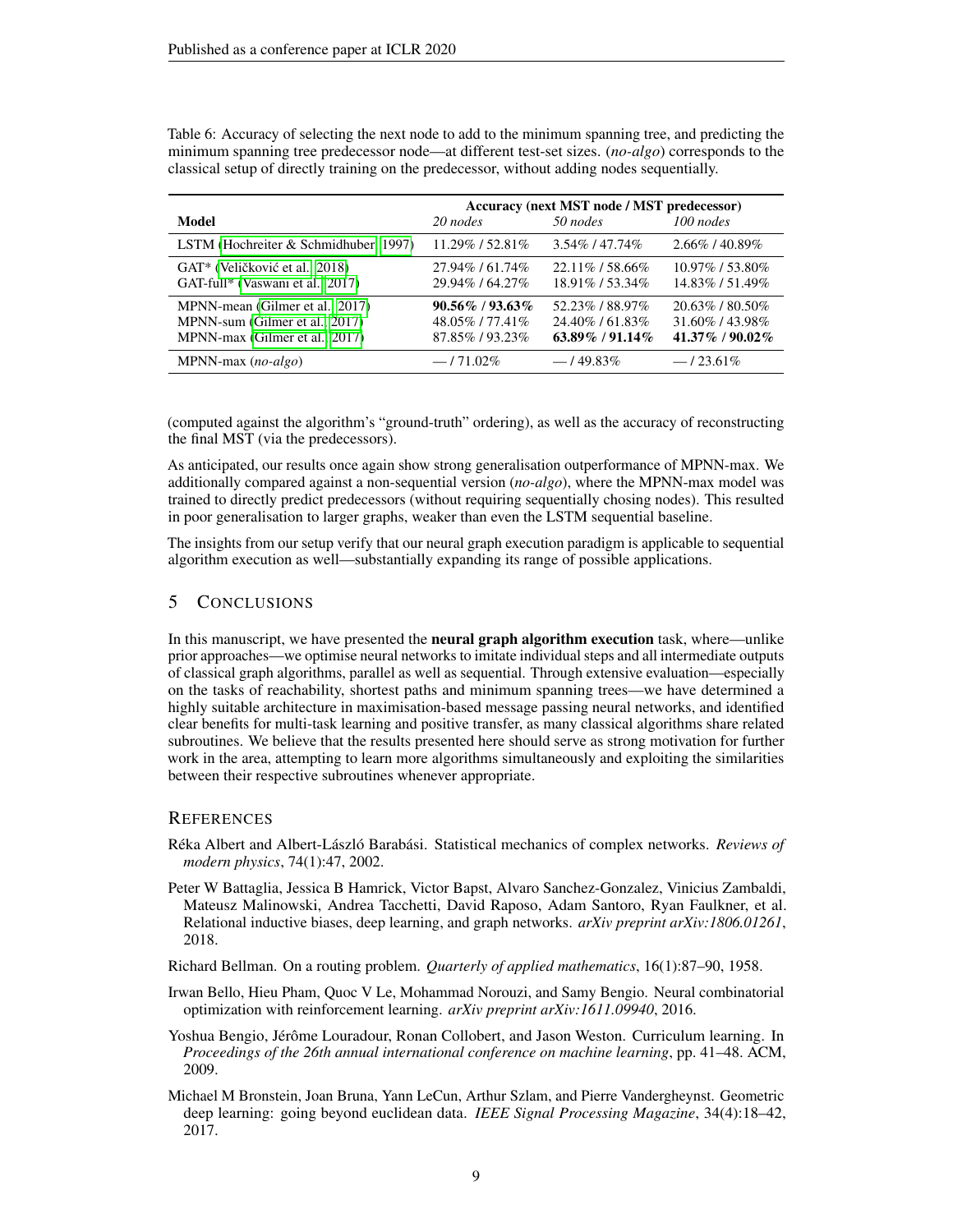- <span id="page-9-14"></span>Paul Erdős and Alfréd Rényi. On the evolution of random graphs. Publ. Math. Inst. Hung. Acad. Sci, 5(1):17–60, 1960.
- <span id="page-9-8"></span>Justin Gilmer, Samuel S Schoenholz, Patrick F Riley, Oriol Vinyals, and George E Dahl. Neural message passing for quantum chemistry. *arXiv preprint arXiv:1704.01212*, 2017.
- <span id="page-9-0"></span>Alex Graves, Greg Wayne, Malcolm Reynolds, Tim Harley, Ivo Danihelka, Agnieszka Grabska-Barwinska, Sergio Gómez Colmenarejo, Edward Grefenstette, Tiago Ramalho, John Agapiou, et al. ´ Hybrid computing using a neural network with dynamic external memory. *Nature*, 538(7626):471, 2016.
- <span id="page-9-5"></span>William L Hamilton, Rex Ying, and Jure Leskovec. Representation learning on graphs: Methods and applications. *arXiv preprint arXiv:1709.05584*, 2017.
- <span id="page-9-13"></span>Jessica B Hamrick, Kelsey R Allen, Victor Bapst, Tina Zhu, Kevin R McKee, Joshua B Tenenbaum, and Peter W Battaglia. Relational inductive bias for physical construction in humans and machines. *arXiv preprint arXiv:1806.01203*, 2018.
- <span id="page-9-17"></span>Sepp Hochreiter and Jürgen Schmidhuber. Long short-term memory. *Neural computation*, 9(8): 1735–1780, 1997.
- <span id="page-9-16"></span>Eric Jang, Shixiang Gu, and Ben Poole. Categorical reparameterization with gumbel-softmax. *arXiv preprint arXiv:1611.01144*, 2016.
- <span id="page-9-9"></span>Łukasz Kaiser and Ilya Sutskever. Neural gpus learn algorithms. *arXiv preprint arXiv:1511.08228*, 2015.
- <span id="page-9-18"></span>Diederik P Kingma and Jimmy Ba. Adam: A method for stochastic optimization. *arXiv preprint arXiv:1412.6980*, 2014.
- <span id="page-9-7"></span>Thomas N Kipf and Max Welling. Semi-supervised classification with graph convolutional networks. *arXiv preprint arXiv:1609.02907*, 2016.
- <span id="page-9-2"></span>Wouter Kool, Herke van Hoof, and Max Welling. Attention, learn to solve routing problems! *arXiv preprint arXiv:1803.08475*, 2018.
- <span id="page-9-10"></span>Karol Kurach, Marcin Andrychowicz, and Ilya Sutskever. Neural random-access machines. *arXiv preprint arXiv:1511.06392*, 2015.
- <span id="page-9-6"></span>Yujia Li, Daniel Tarlow, Marc Brockschmidt, and Richard Zemel. Gated graph sequence neural networks. *arXiv preprint arXiv:1511.05493*, 2015.
- <span id="page-9-12"></span>Robert Clay Prim. Shortest connection networks and some generalizations. *The Bell System Technical Journal*, 36(6):1389–1401, 1957.
- <span id="page-9-1"></span>Scott Reed and Nando De Freitas. Neural programmer-interpreters. *arXiv preprint arXiv:1511.06279*, 2015.
- <span id="page-9-11"></span>Adam Santoro, Ryan Faulkner, David Raposo, Jack Rae, Mike Chrzanowski, Theophane Weber, Daan Wierstra, Oriol Vinyals, Razvan Pascanu, and Timothy Lillicrap. Relational recurrent neural networks. In *Advances in Neural Information Processing Systems*, pp. 7299–7310, 2018.
- <span id="page-9-4"></span>Daniel Selsam and Nikolaj Bjørner. Guiding high-performance sat solvers with unsat-core predictions. In *International Conference on Theory and Applications of Satisfiability Testing*, pp. 336–353. Springer, 2019.
- <span id="page-9-3"></span>Daniel Selsam, Matthew Lamm, Benedikt Bünz, Percy Liang, Leonardo de Moura, and David L Dill. Learning a sat solver from single-bit supervision. *arXiv preprint arXiv:1802.03685*, 2018.
- <span id="page-9-15"></span>Ashish Vaswani, Noam Shazeer, Niki Parmar, Jakob Uszkoreit, Llion Jones, Aidan N Gomez, Łukasz Kaiser, and Illia Polosukhin. Attention is all you need. In *Advances in neural information processing systems*, pp. 5998–6008, 2017.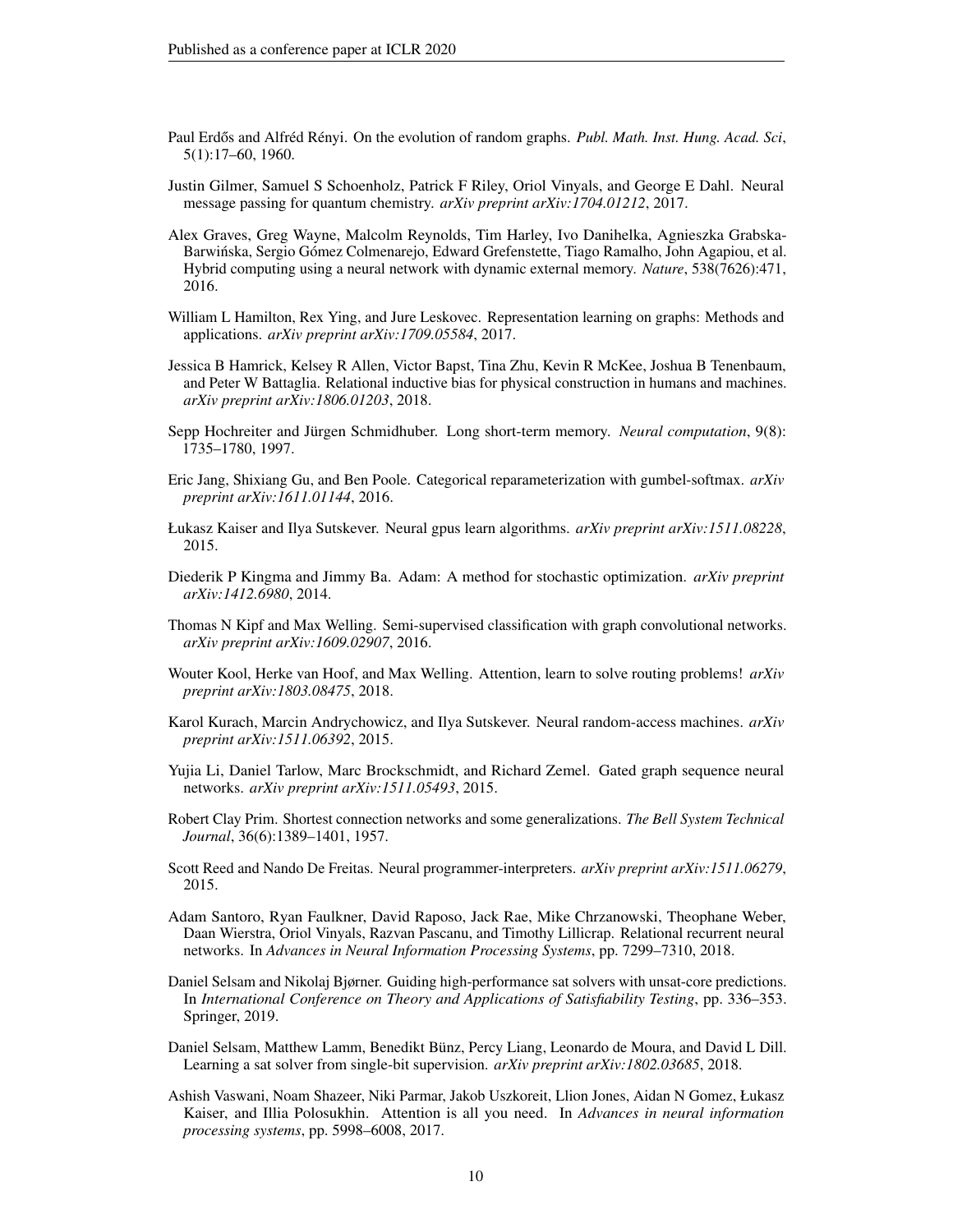- <span id="page-10-3"></span>Petar Veličković, Guillem Cucurull, Arantxa Casanova, Adriana Romero, Pietro Liò, and Yoshua Bengio. Graph Attention Networks. *International Conference on Learning Representations*, 2018. URL <https://openreview.net/forum?id=rJXMpikCZ>.
- <span id="page-10-1"></span>Oriol Vinyals, Meire Fortunato, and Navdeep Jaitly. Pointer networks. In *Advances in Neural Information Processing Systems*, pp. 2692–2700, 2015.
- <span id="page-10-7"></span>Duncan J Watts. Networks, dynamics, and the small-world phenomenon. *American Journal of sociology*, 105(2):493–527, 1999.
- <span id="page-10-9"></span>Keyulu Xu, Weihua Hu, Jure Leskovec, and Stefanie Jegelka. How powerful are graph neural networks? *arXiv preprint arXiv:1810.00826*, 2018.
- <span id="page-10-0"></span>Keyulu Xu, Jingling Li, Mozhi Zhang, Simon S Du, Ken-ichi Kawarabayashi, and Stefanie Jegelka. What can neural networks reason about? *arXiv preprint arXiv:1905.13211*, 2019.
- <span id="page-10-8"></span>Rex Ying, Jiaxuan You, Christopher Morris, Xiang Ren, William L Hamilton, and Jure Leskovec. Hierarchical graph representation learning with differentiable pooling. *arXiv preprint arXiv:1806.08804*, 2018.
- <span id="page-10-10"></span>Rex Ying, Dylan Bourgeois, Jiaxuan You, Marinka Zitnik, and Jure Leskovec. Gnn explainer: A tool for post-hoc explanation of graph neural networks. *arXiv preprint arXiv:1903.03894*, 2019.
- <span id="page-10-2"></span>KiJung Yoon, Renjie Liao, Yuwen Xiong, Lisa Zhang, Ethan Fetaya, Raquel Urtasun, Richard Zemel, and Xaq Pitkow. Inference in probabilistic graphical models by graph neural networks. *arXiv preprint arXiv:1803.07710*, 2018.
- <span id="page-10-5"></span>Jiaxuan You, Rex Ying, Xiang Ren, William L Hamilton, and Jure Leskovec. Graphrnn: A deep generative model for graphs. *arXiv preprint arXiv:1802.08773*, 2018.
- <span id="page-10-6"></span>Jiaxuan You, Rex Ying, and Jure Leskovec. Position-aware graph neural networks. *arXiv preprint arXiv:1906.04817*, 2019.

<span id="page-10-4"></span>Wojciech Zaremba and Ilya Sutskever. Learning to execute. *arXiv preprint arXiv:1410.4615*, 2014.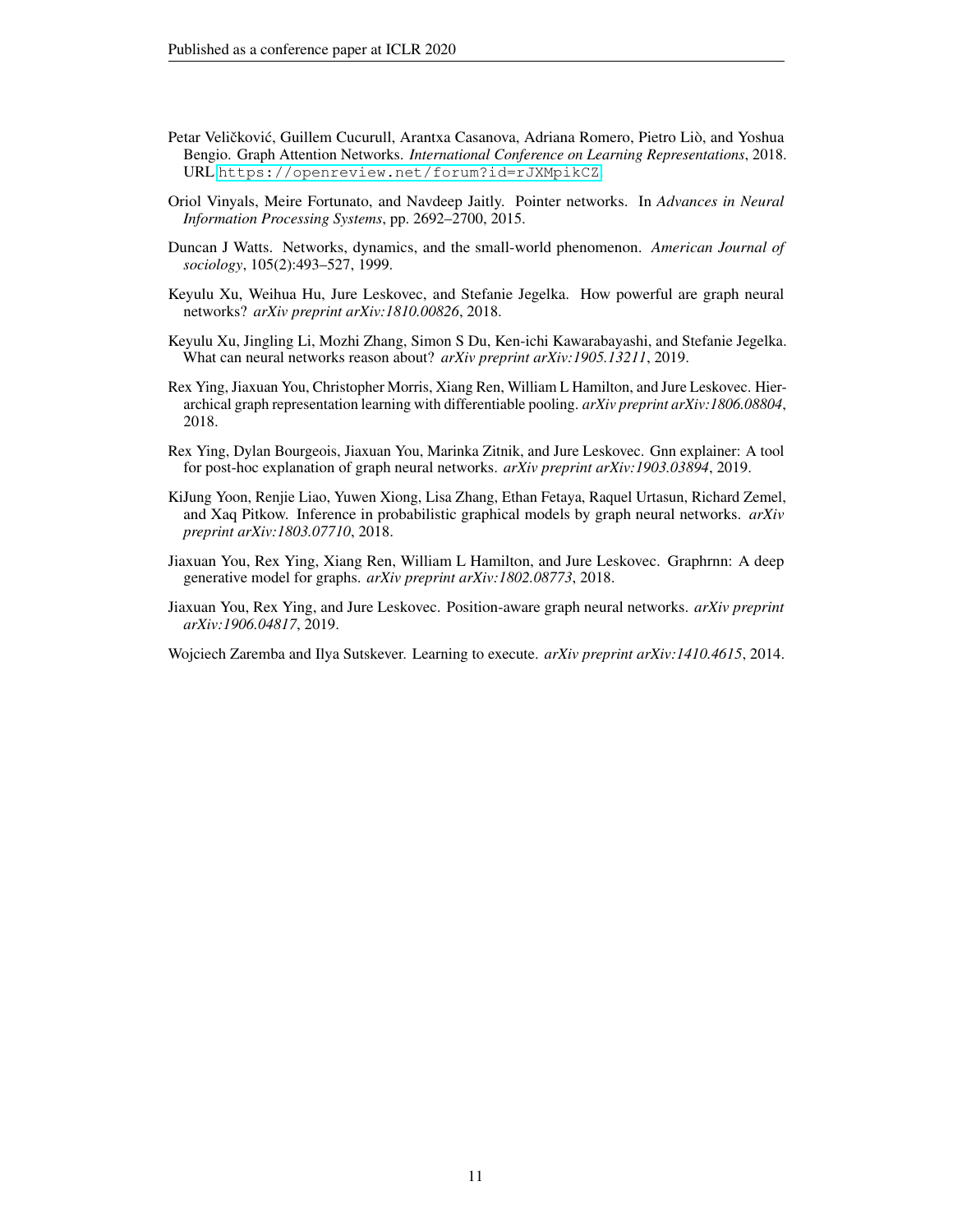| <b>Algorithm</b>     | Inputs                                                                                   | <b>Supervision signals</b>                                                                                                 |
|----------------------|------------------------------------------------------------------------------------------|----------------------------------------------------------------------------------------------------------------------------|
| Breadth-first search | $x_i^{(t)}$ : is <i>i</i> reachable from <i>s</i> in $\leq t$ hops?                      | $x_i^{(t+1)}$ ,<br>$\tau^{(t)}$ : has the algorithm terminated?                                                            |
| Bellman-Ford         | $x_i^{(t)}$ : shortest distance from s to i<br>$\text{(using} < t \text{ hops)}$         | $x_i^{(t+1)}$ ,<br>$\tau^{(t)}$ .<br>$p_i^{(t)}$ : predecessor of <i>i</i> in the<br>shortest path tree (in $\leq t$ hops) |
| Prim's algorithm     | $x_i^{(t)}$ : is node <i>i</i> in the (partial) MST<br>(built from $s$ after $t$ steps)? | $x_i^{(t+1)},$<br>$\tau^{(t)}$<br>$p_i^{(t)}$ : predecessor of i in the partial MST                                        |

<span id="page-11-4"></span>Table 7: Summary of inputs and supervision signals of the three algorithms considered.

### <span id="page-11-0"></span>A SUMMARY OF ALGORITHM INPUTS AND SUPERVISION SIGNALS

To aid clarity, within Table [7,](#page-11-4) we provide an overview of all the inputs and outputs (supervision signals) for the three algorithms considered here (breadth-first search, Bellman-Ford and Prim).

#### <span id="page-11-1"></span>B THEORETICAL INSIGHTS

We provide a brief theoretical insight into why learning to imitate multiple algorithms simultaneously may provide benefits to downstream predictive power.

Our insight comes from an information-theoretic perspective. Consider two algorithms, A and B, that both operate on the same input, x, and produce outputs  $y_A$  and  $y_B$ , respectively. We consider the task of learning to execute A (that is, predicting  $y_A$  from x), with and without  $y_B$  provided<sup>[3](#page-11-5)</sup>. We operate on the further assumption that  $A$  and  $B$  *share subroutines*—implying that, knowing  $x$ , there is information content preserved between  $y_A$  and  $y_B$ . Formally, we say that the *conditional mutual information* of the corresponding random variables,  $I(Y_A; Y_B|X)$ , is *positive*.

Expanding out the expression for  $I(Y_A; Y_B|X)$ , denoting Shannon entropy by H, we obtain:

$$
I(Y_A; Y_B|X) = H(Y_A|X) + H(Y_B|X) - H(Y_A, Y_B|X)
$$
  
= H(Y\_A|X) + H(Y\_B|X) - (H(Y\_A|Y\_B, X) + H(Y\_B|X))  
= H(Y\_A|X) - H(Y\_A|Y\_B, X) (11)

As  $I(Y_A; Y_B|X) > 0$ , we conclude  $H(Y_A|X) > H(Y_A|Y_B, X)$ ; therefore, providing  $y_B$  upfront strictly reduces the information-theoretic uncertainty in  $y_A$ , thus making it potentially more suitable for being learned by optimisation techniques.

### <span id="page-11-2"></span>C LARGER-SCALE STUDIES

To investigate the models' behaviour when generalising to larger graphs, we conduct experiments for executing the two parallel algorithms (BFS and Bellman-Ford) when training on graphs with 100 nodes, and testing on graphs with 1000 nodes, as reported in Table [8.](#page-12-1) These results further solidify the outperformance of MPNN-based models, even outside of the studied "programmer" regime.

### <span id="page-11-3"></span>D PERFORMANCE PER GRAPH TYPE

As our training and testing graphs come from a specific set of seven categories, it is natural to study the predictive power of the model conditioned on the testing category. Firstly, in Table [9,](#page-12-2) we provide

<span id="page-11-5"></span><sup>&</sup>lt;sup>3</sup>Note that here we're implicitly assuming that  $y_B$  is trivial enough to be fully learnt on its own—and thus can be provided to the model. This is a more strict way of assuming that  $B$  is a "simpler" algorithm than  $A$ .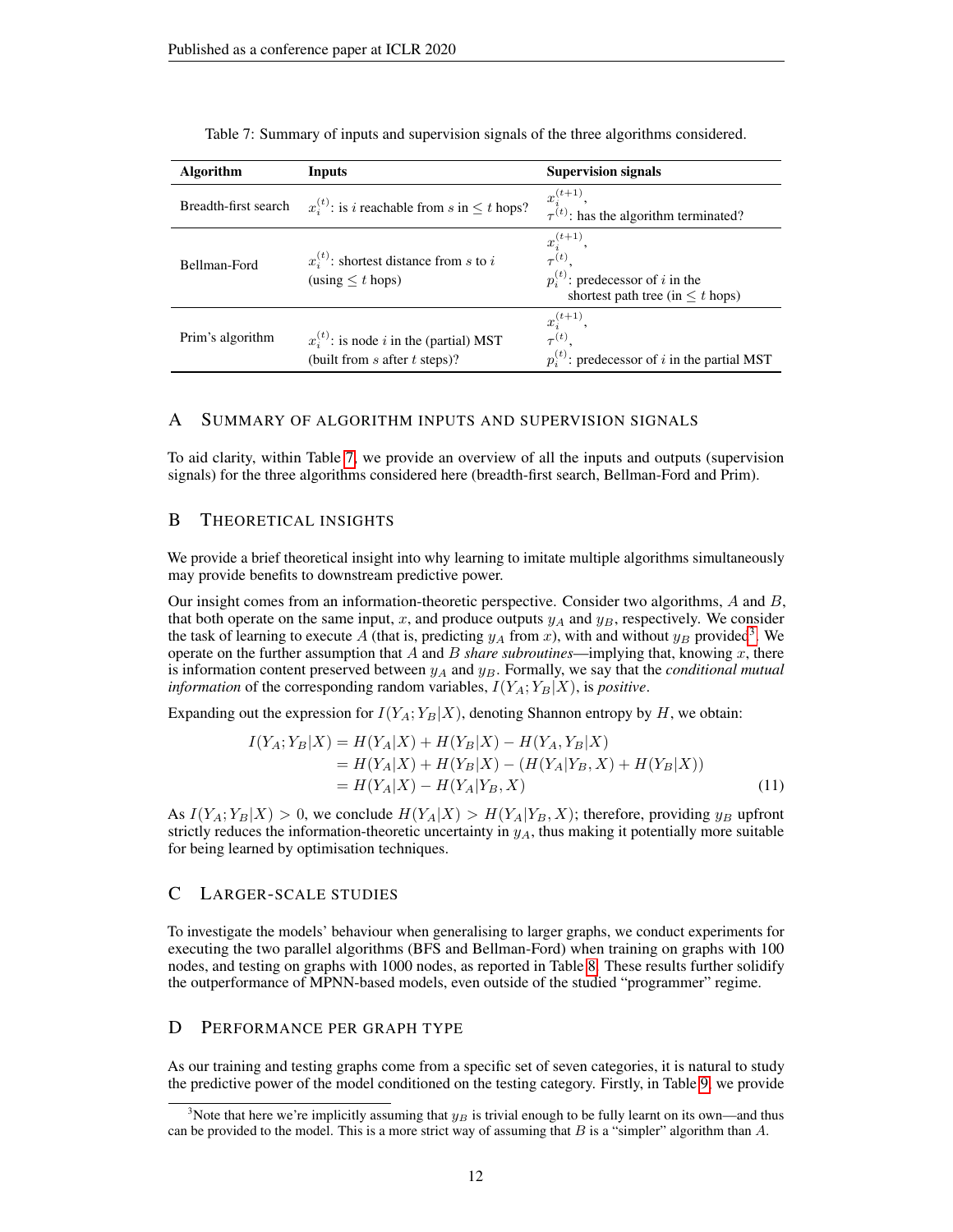| Model                 | <b>Reachability</b>            | <b>Predecessor</b>             |
|-----------------------|--------------------------------|--------------------------------|
| <b>LSTM</b><br>$GAT*$ | 66.63%/72.62%<br>83.43%/89.15% | 33.73%/32.36%<br>37.53%/36.16% |
| <b>MPNN-max</b>       | $100.0\%$ / 99.99%             | $96.45\%$ / $96.25\%$          |

<span id="page-12-1"></span>Table 8: Results of scaling to large graphs with 1000 nodes, while training on graphs with 100 nodes.

<span id="page-12-2"></span>

|                                   | Table 9: The predictive performance of MPNN-max on 100-node graphs—after training on 20-node |  |  |
|-----------------------------------|----------------------------------------------------------------------------------------------|--|--|
| graphs—partitioned by graph type. |                                                                                              |  |  |

| <b>Graph type</b> | <b>Reachability</b> | <b>Predecessor</b> |
|-------------------|---------------------|--------------------|
| Ladder            | 95.57%/98.63%       | 94.13% / 91.47%    |
| 2-D grid          | 95.93% / 93.28%     | 87.90% / 83.77%    |
| <b>Tree</b>       | 99.55%/98.32%       | 98.60% / 97.83%    |
| Erdős-Rényi       | 100.0% / 100.0%     | 94.00%/89.65%      |
| Barabási-Albert   | 100.0% / 100.0%     | 92.71% / 88.60%    |
| 4-Community       | 100.0% / 100.0%     | 86.25% / 79.65%    |
| 4-Caveman         | 100.0% / 100.0%     | 91.55% / 86.96%    |

the per-category results of predicting reachability and predecessor for MPNN-max. We report that the performance is roughly evenly distributed across the categories—with trees being the easiest to learn on and grids/community graphs the hardest. These results align well with our expectations:

- In trees, computing the shortest path tree is equivalent to a much simpler task—*rooting* the input tree in the source vertex—that a model may readily pick up on.
- Making proper choices on grids requires propagating decisions over *long trajectories*[4](#page-12-3)—as such, a poor decision early on may more strongly compromise the overall performance of retrieving the shortest path tree.
- As the community graphs are composed of four interconnected *dense* graphs (Erdős-Rényi with  $p = 0.7$ ), the *node degree distribution* the model is required to handle may change drastically as graphs increase in size. This may require the model to aggregate messages over substantially larger neighbourhoods than it is used to during training.

## <span id="page-12-0"></span>E EXPLAINING GNN PREDICTIONS

We provide a further qualitative analysis of what the MPNN-max architecture has learnt when performing algorithm execution. In particular, we apply a model similar to GNNExplainer [\(Ying](#page-10-10) [et al., 2019\)](#page-10-10) for explaining the decisions made during the neural execution. For the reachability task, the explainer asnwers the question: *"for a given node* u*, which node in the neighbourhood of* u *influences the reachability prediction made by the neural execution model?"*.

We use the best performing model, MPNN-max, to demonstrate the explanation. Given an already trained model on graphs with 20 nodes, starting from any node  $u$  of the neural execution sequence, we optimise for an adjacency mask M, that is initialized to 1 for all edges that connect to  $u$ , and 0 everywhere else. Instead of the original adjacency matrix **A**, we use  $\mathbf{A} \odot \sigma(\mathbf{M})$  as the input adjacency to the model. We fix the model parameters and only train on the adjacency mask using the same reachability loss, with the additional term of the sum of values in the adjacency mask. This encourages the explanation to remove as many edges as possible from the immediate neighbourhood of u, while still being able to perform the correct reachability updates.

When the mask is trained until convergence, we pick the edge that has the maximum weight in the mask to be the predecessor that explains the reachability of the node.

<span id="page-12-3"></span><sup>&</sup>lt;sup>4</sup>Note that this is also the case with ladder graphs, but these trajectories cannot get very complicated in this case, as the ladder graph is a product of two path graphs.